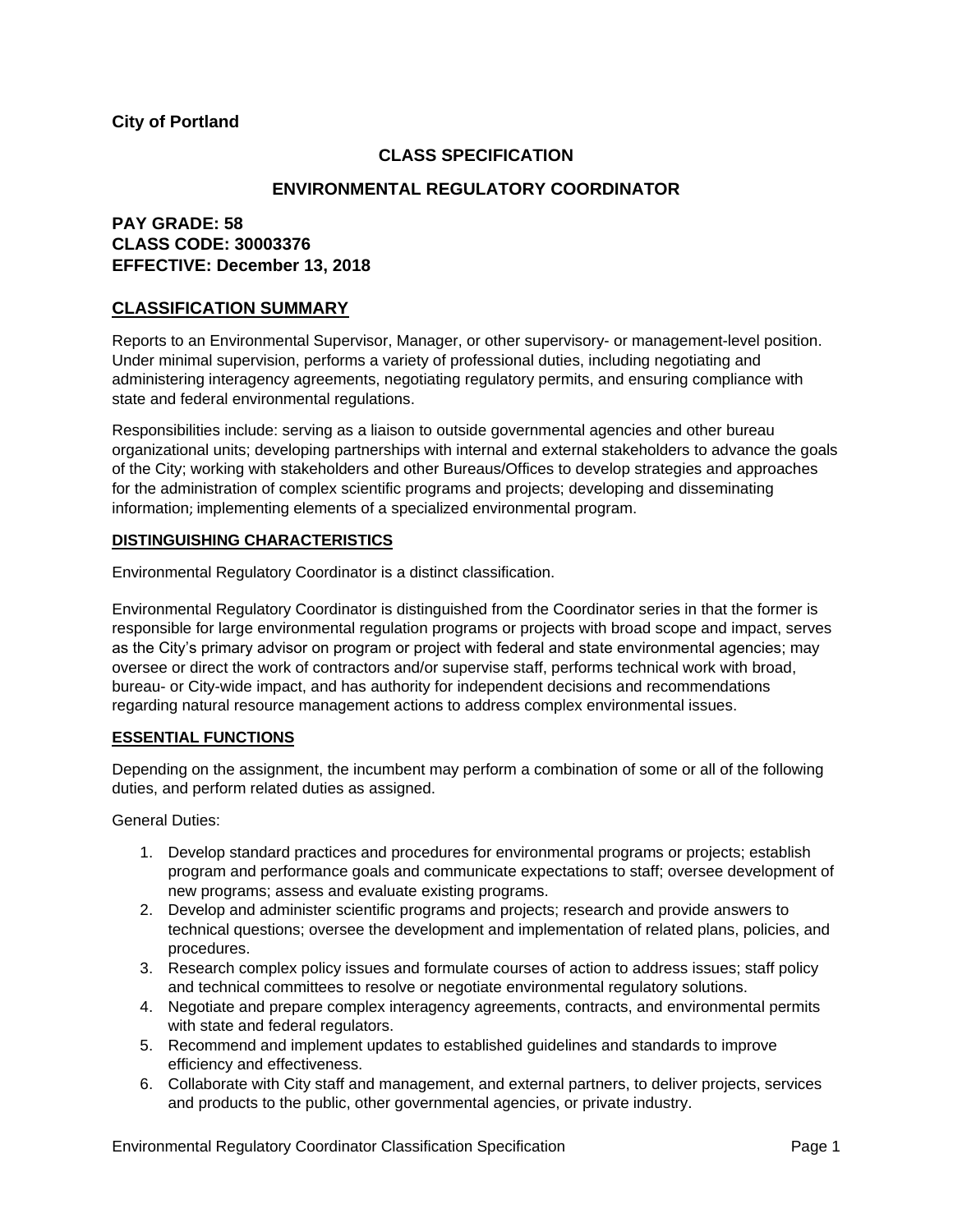- 7. Act as liaison between Bureau/Office and partner agencies; review overlapping policies and resolve conflicts; facilitate integration of new partner agency initiatives.
- 8. Develop and monitor complex contracts, policies, and procedures; ensure compliance with environmental regulatory requirements; update and submit reports; draft related documents.
- 9. Design and manage scientific and statistical studies; oversee or conduct analysis of data; prepare reports and make presentations, analyze trends, and make recommendations for policy and operational changes.
- 10. Manage projects, interagency agreements, and professional services contracts; authorize contractor payments and administer contract modifications.

### Specific Duties:

In addition to the General Duties, the incumbent may perform a combination of some or all of the following duties specific to the position.

- 1. May supervise, lead and/or evaluate work of staff, including regular staff and casual/seasonal employees; develop team duties and responsibilities; provide support and ongoing direction.
- 2. Monitor program budget; prepare reports on revenue, expenditures, and future projections.
- 3. Track, analyze, and participate in public process for current and future federal, state, and local regulations; provide recommendations to stakeholders; coordinate response to proposed legislative changes.
- 4. Track federal and state environmental permits; coordinate with stakeholders to ensure permits comply with regulations.
- 5. Coordinate strategy with and provide technical expertise to the City Attorney's Office regarding environmental liability.
- 6. Train staff on environmental monitoring, reporting, and permitting.
- 7. Represent City and Bureau at national, regional and City-wide conferences, workshops, and committees.

## **SUPERVISION RECEIVED AND EXERCISED**

The work of this classification is performed under minimal supervision by an Environmental Supervisor, Manager, or other supervisory- or management-level position.

This classification may supervise a small staff and may lead staff on assigned programs, projects, and functions.

## **KNOWLEDGE/SKILLS/ABILITIES REQUIRED**

- 1. Knowledge of principles and practices of business communication and program administration.
- 2. Knowledge of principles, theories, methods and techniques of natural resources management and environmental protection.
- 3. Advanced skill in customer service and conflict resolution.
- 4. Advanced skill in negotiating with representatives of regulatory agencies to resolve technical and/or compliance issues.
- 5. Skill in evaluating consultant proposals; administering and overseeing the management of consultant contracts.
- 6. Ability to demonstrate tact, diplomacy, and patience, and gain cooperation through discussion and collaboration.
- 7. Advanced ability to analyze, interpret, explain, and apply relevant laws, regulations, ordinances, policies, and procedures.
- 8. Ability to learn City rules, ordinances, policies, and procedures related to area of assignment.
- 9. Ability to analyze complex or technical issues and problems, evaluate alternatives, and recommend policies, strategies, and effective courses of action.